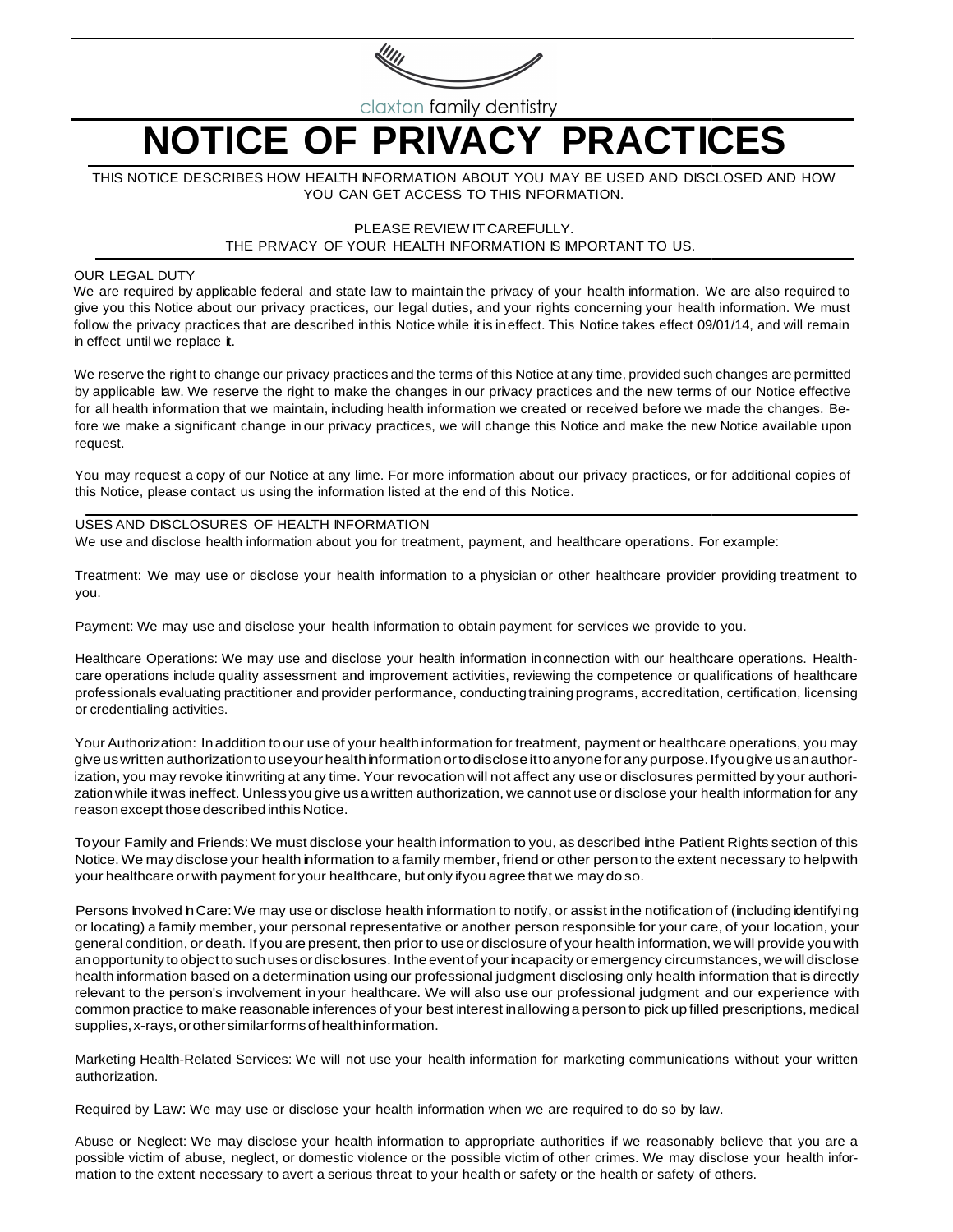National Security: We may disclose to military authorities the health information of Armed Forces personnel under certain circumstances. We may disclose to authorized federal officials health information required for lawful intelligence, counterintelligence, and other national security activities. We may disclose to correctional institution or law enforcement official having lawful custody of protected health information of inmate or patient under certain circumstances.

Appointment Reminders: We may use or disclose your health information to provide you with appointment reminders (such as voicemail messages, postcards, or letters).

### PATIENT RIGHTS

Access: You have the right to look at or get copies of your health information, with limited exceptions. You may request that we provide copies in a format other than photocopies. We will use the format you request unless we cannot practicably do so. (You must make a request in writing to obtain access to your health information. You may obtain a form to request access by using the contact information listed at the end of this Notice. We will charge you a reasonable cost-based fee for expenses such as copies and staff time. You may also request access by sending us a letter to the address at the end of this Notice. If you request copies, we will charge you  $\frac{1}{2}$  for each page,  $\frac{1}{2}$  per hour for staff time to locate and copy your health information, and postage if you want the copies mailed to you. If you request an alternative format, we will charge a cost-based fee for providing your health information in that format. If you prefer, we will prepare a summary or an explanation of your health information for a fee. Contact us using the information listed at the end of this Notice for a full explanation of our fee structure.)

Disclosure Accounting: You have the right to receive a list of instances in which we or our business associates disclosed your health information for purposes, other than treatment, payment, healthcare operations and certain other activities, for the last 6 years, but not before September 1, 2014. If you request this accounting more than once in a 12-month period, we may charge you a reasonable, cost-based fee for responding to these additional requests.

Restrictions: You have the right to request that we place additional restrictions on our use or disclosure of your health information. We are not required to agree to these additional restrictions, but if we do, we will abide by our agreement (except in an emergency).

Alternative Communication: You have the right to request that we communicate with you about your health information by alternative means or to alternative locations (You must make your request in writing.) Your request must specify the alternative means or location, and provide satisfactory explanation how payments will be handled under the alternative means or location you request.

Amendment: You have the right to request that we amend your health information, (Your request must be writing, and t must explain why the information should be amended.) We may deny your request under certain circumstances.

Electronic Notice: If you receive this Notice on our Web site or by electronic mail (e-mail), you are entitled to receive this Notice in written form.

#### QUESTIONS AND COMPLAINTS

If you want more information about our privacy practices or have questions or concerns, please contact us.

If you are concerned that we may have violated your privacy rights, or you disagree with a decision we made about access to your health information or in response to a request you made to amend or restrict the use or disclosure of your health information or to have us communicate with you by alternative means or at alternative locations, you may complain to us using the contact information listed at the end of this Notice. You also may submit a written complaint to the U.S. Department to Health and Human Services. We will provide you with the address to file your complaint with the U.S. Department of Health and Human Services upon request.

We support your right to the privacy of your health information. We will not retaliate in any way if you choose to file a complaint with us or with the U.S. Department of Health and Human Services.

Contact Officer: Angela Gilman

Telephone: 9 1 2 - 7 3 9 - 1 5 9 5

E-mail: angela@claxtonfamilydentistry.com

Address: 201 E. Long Street, Claxton, GA 30417